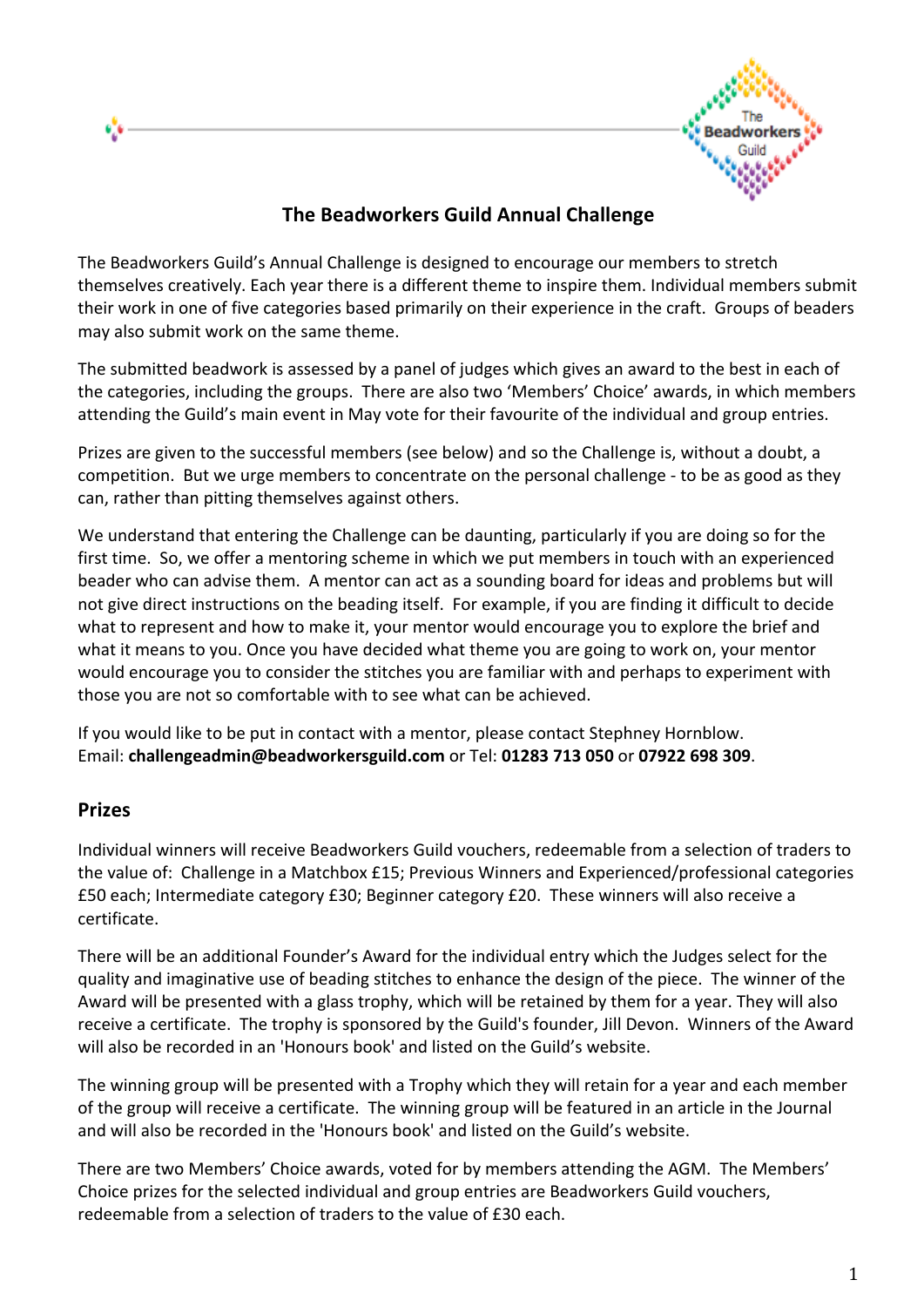



All winning entries will be retained by the Beadworkers Guild for twelve months to promote beadwork around the UK and will be viewed by many hundreds of people.

#### **Rules**

Please read the following rules carefully. To be fair to all, we cannot make any allowances for entrants who do not abide by the rules and their entries will be disqualified.

#### **Entry categories**

Anybody submitting an individual entry to the Challenge must be a member of the Beadworkers Guild on the date of the deadline for entries. A minimum of 50% of members of a group submitting an entry must be members of the Beadworkers Guild on the date of the deadline for entries. Any non-Guild members will be required to pay a small fee for inclusion in the group.

Entrants must opt to enter the category which they feel most applies to them (please see notes on categories, below):

**1. Challenge in a Matchbox** - open to all beaders of every level. The brief is to make a piece of beadwork that will fit into a standard size matchbox.

**2.** Novice/Beginner - up to two years' experience.

**3.** Intermediate - more than two and less than five years' experience.

**4. Experienced/Professional** - more than five years' experience and all who receive payment for teaching and all who sell their work commercially, regardless of length of experience.

**5. Previous Winners** – any entrant who has previously won the Experienced/Professional category.

**6. Groups** - this may include groups of beadworkers who meet 'virtually' by email or phone. A group may have as few as two members.

#### **Notes on categories**

Previous winners of categories 2, 3 and 4 must enter at the next level, eg. previous winners at beginner status must now enter as intermediate. They are also very welcome to enter the Challenge in a Matchbox. The Beadworkers Guild reserves the right to challenge the member's declaration of status *on the entry form.*

## **Qualifying beadwork**

Any stitched beadwork technique or combination of beadwork techniques may be used. All entries must be new pieces of work designed by the entrant for the Challenge and must not have been previously entered into any other competition or publication. There are no restrictions on the type of item which can be submitted. Members may, for example, consider making an item of jewellery, an accessory, a three dimensional or sculptural piece, a wall hanging or a framed piece.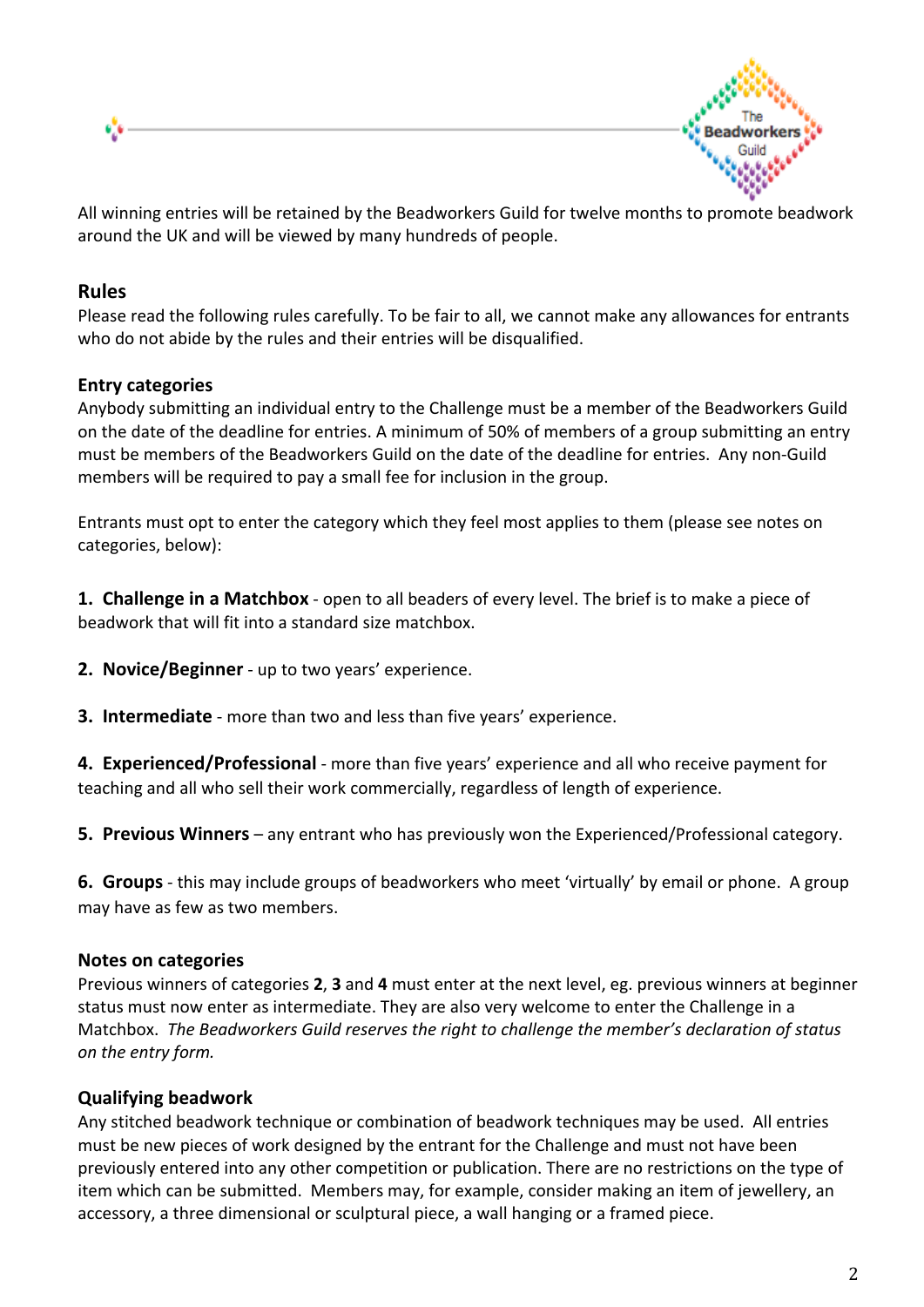

#### **Size restrictions for beadwork and packaging**

• Challenge in a Matchbox - maximum matchbox size 120 x 67 x 27mm

• Other individual entries (categories 2 – 5) - the work and packaging must fit into a parcel no larger than **45cm x 35cm x 16cm**. However, the parcel may contain elements of a piece which, once assembled, is larger than the parcel in which it is delivered.

• Group entries: The work and packaging must fit into a parcel no larger than **45cm x 35cm x 16cm**. However, the parcel may contain elements of a piece which, once assembled, is larger than the parcel in which it is delivered, but the overall display size of the work should not be more than 60cm high x 60cm wide x 45cm deep.

#### **Entrants' descriptions**

6,6

Entrants must include a short explanation of what inspired their piece and how they interpreted the Challenge theme. This should be a brief statement of up to 100 words and it must not include anything which would identify the artist. For example: "the piece explores the use of different sized beads to *create a 'perspective'. This would normally be shown with the vanishing point in the distance. Here, however, the opposite is the case, with the perspective is coming towards you so justifying the description of a 'fishy' point of view."* 

#### **Identification of work**

Every entry must be accompanied by the entry form which gives information about the member/group and the work. No labels may be attached to the work and there should be nothing in the piece which would enable the member/group to be identified.

**All entries** - the work should be packaged in such a way that it is fully protected against the rough handling it is likely to receive whilst in transit.

#### **Entry Fee**

Every entry must be accompanied by the entry fee as shown on the entry form and return postage if appropriate.

#### **Number of entries**

There may be only one entry per individual member or per group. A member submitting an individual entry may also participate in a group entry.

#### **Presentation/assembly of work**

Entrants may include supporting props or bases for their work if they wish. However, this is not required. For example, an acrylic base might be integral to a 3-D item, while a necklace can stand alone. If the work needs to be assembled by us for presentation to the judges, detailed instructions for doing so must be included, with photographs of the completed item.

#### **Electrical content**

The work should contain no electrical content unless powered by batteries, in which case suitable batteries must be included.